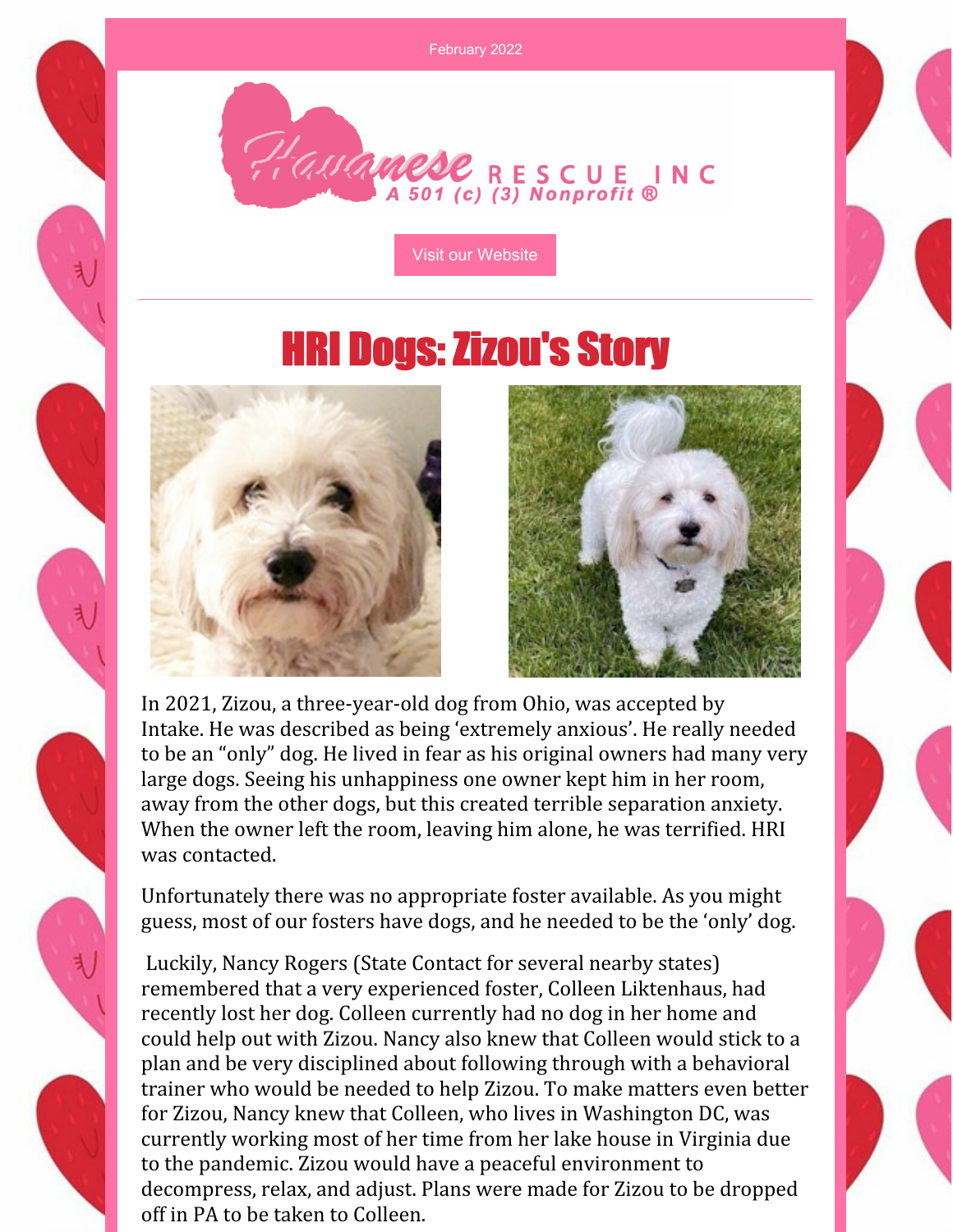Colleen accepted the challenge, fostered Zizou, and followed through. With time, love, and patience he became more secure and even became friends with another Havanese. Colleen and her partner Brian fell in love with the little fellow and have adopted Zizou! He is called Herbie, the love bug now!



Zizou, now Herbie, with new owners, Brian and Colleen, happy and living a good life.

## HRI News Introducing A State Contact

It is a pleasure to introduce Nancy Rogers.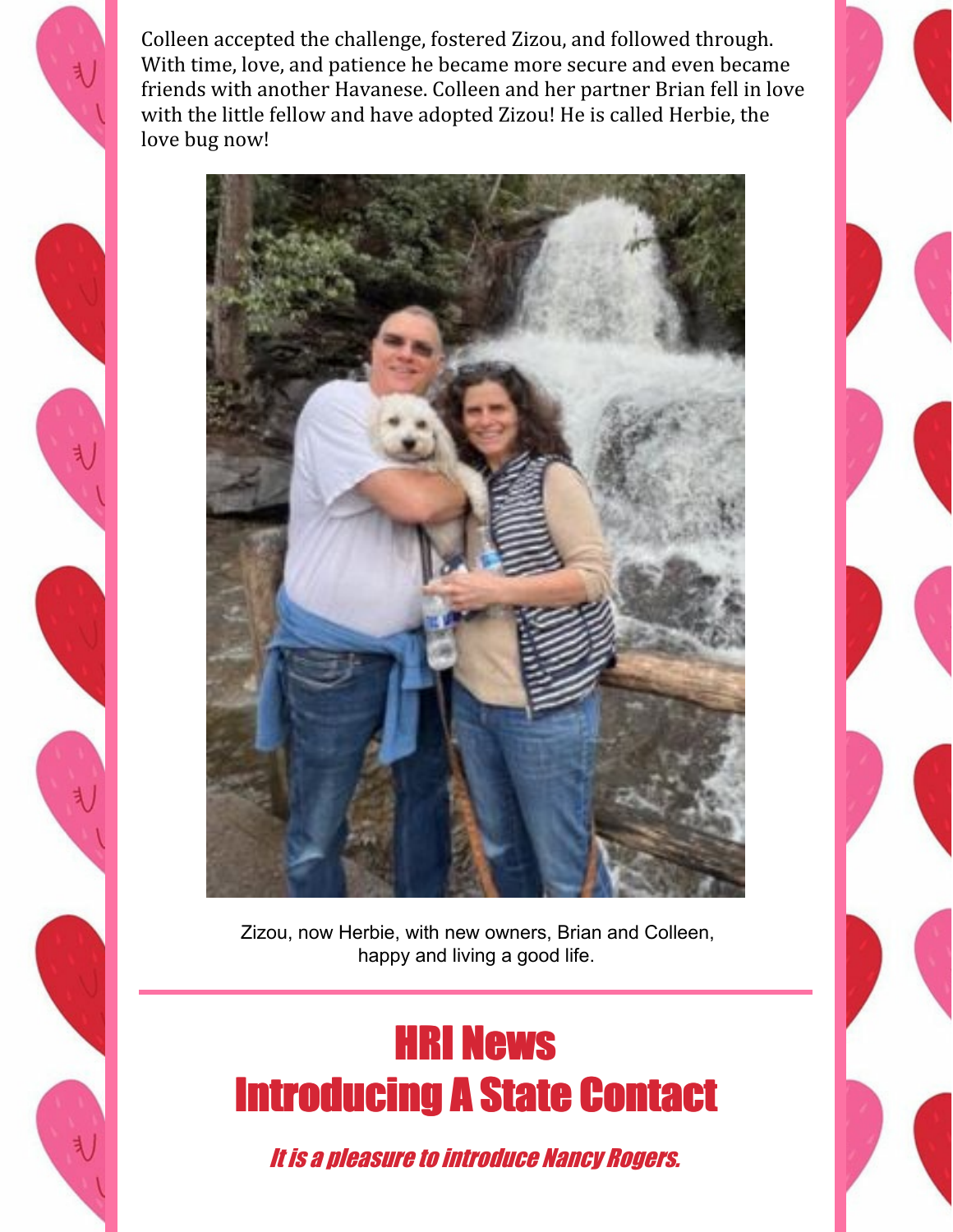



Since 2004, I have been owned by 4 Havanese. I love the breed and only wish I had known about them earlier in my life. I have trained and have certified all four of mine as Therapy Dogs first, through Delta, (now Pet Partners ) and then National Capital Therapy Dogs, inc. My joy has been doing Animal Assisted Therapy at different facilities, my favorite being NIH, National Institute of Health. Unfortunately, all this has been curtailed due to COVID.

I also serve on the Board of NCTD inc. (National Capital Therapy Dogs). About 10 years ago, I became the Havanese Rescue Inc State Contact for Maryland. Ultimately, I became the State Contact for Maryland, DC, Virginia, West Virginia, and Delaware.

When I first became State Contact the Dog Wrangler had charge of every dog that came into HRI and "supervised" the state contacts. We were responsible and accountable for paperwork etc. A few years later, the Dog Management Team (DMT) came into being and that made my State Contact job so much easier. The team helps with tasks that were previously my responsibility. Now I can concentrate on finding the appropriate foster home for each dog that comes into one of "my " states.

I live in the DMV (DC Maryland and Virginia) and not too far from PA, NJ, and NC, so I can collaborate with other State Contacts who are looking for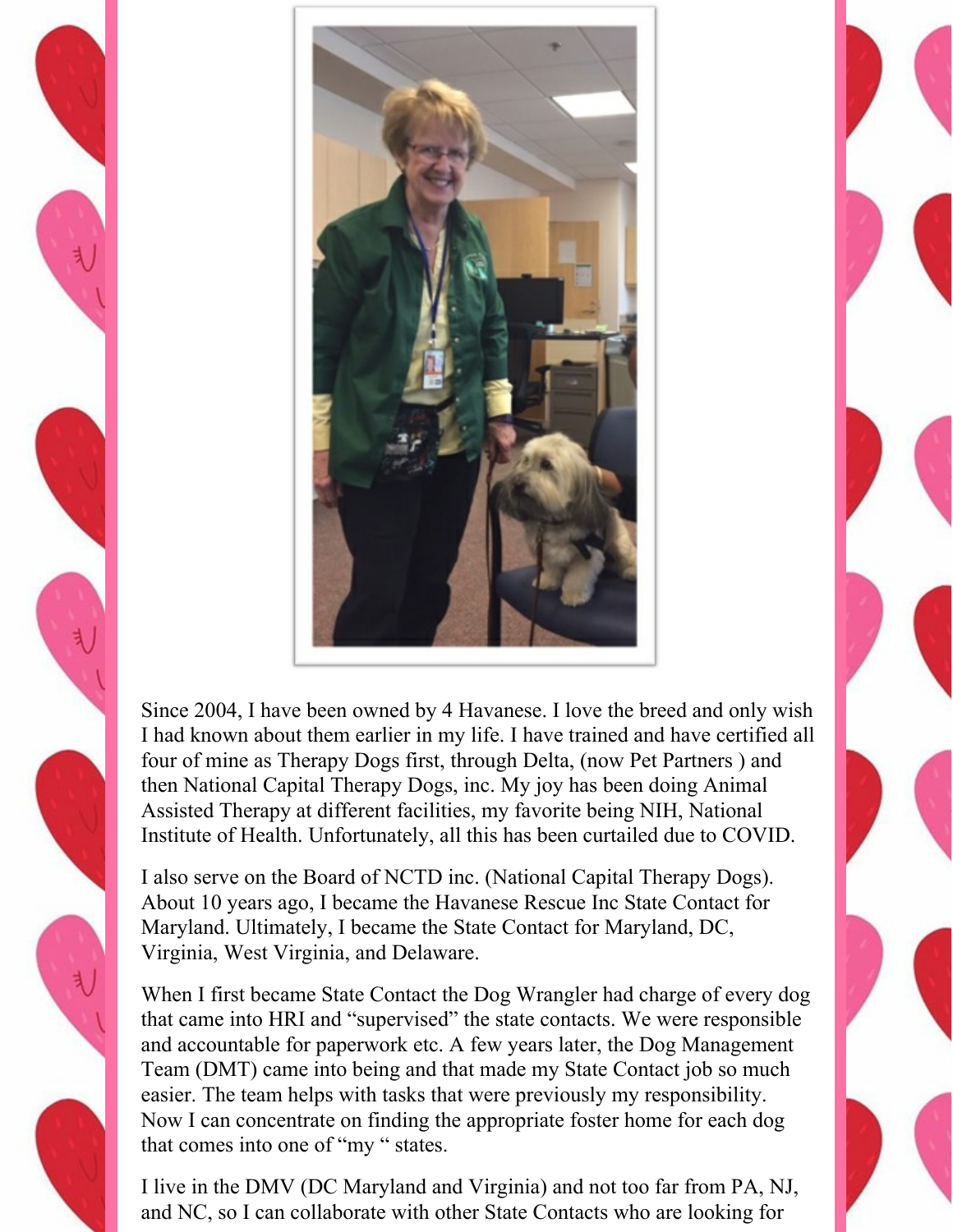foster homes for incoming dogs in their states. I've developed a network with some of the other SCs and we work together, helping each other find appropriate foster homes. It is vital to match the dog with a foster who is appropriate for the dog's needs. Because I cover a large geographic and very populated area, I can usually find a foster home for any dog in just a short time! Zizou is just one example.

I keep an up-to-date list of experienced fosters. If it is not convenient at the moment they often express a willingness to foster "if I can't find anyone else" and that is really helpful. There are newer fosters, who haven't yet been called upon, but I keep a record of who and where they are and their skills. It is an important part of the State Contact job to know who's willing and available.

As well as finding the right foster home, I follow up with the foster, I help with any issues that come along and assist with forms, etc. It has been an interesting experience being State Contact and I've enjoyed getting to know and interacting with other HRI volunteers. This is an amazing and dedicated group of people!

## Got Stuff?

We Need **Donations** 

For HRI's 2022 Auction <sup>8</sup> Electronics <sup>\*</sup> Decor **SB** Art Work **SP** Hand Crafts Signal demokry **SS** Talent (teach a lesson) **SB** Gift Cards

If you have items you would like to donate or know a business interested in making a donation please send an email to auction@havaneserescue.com